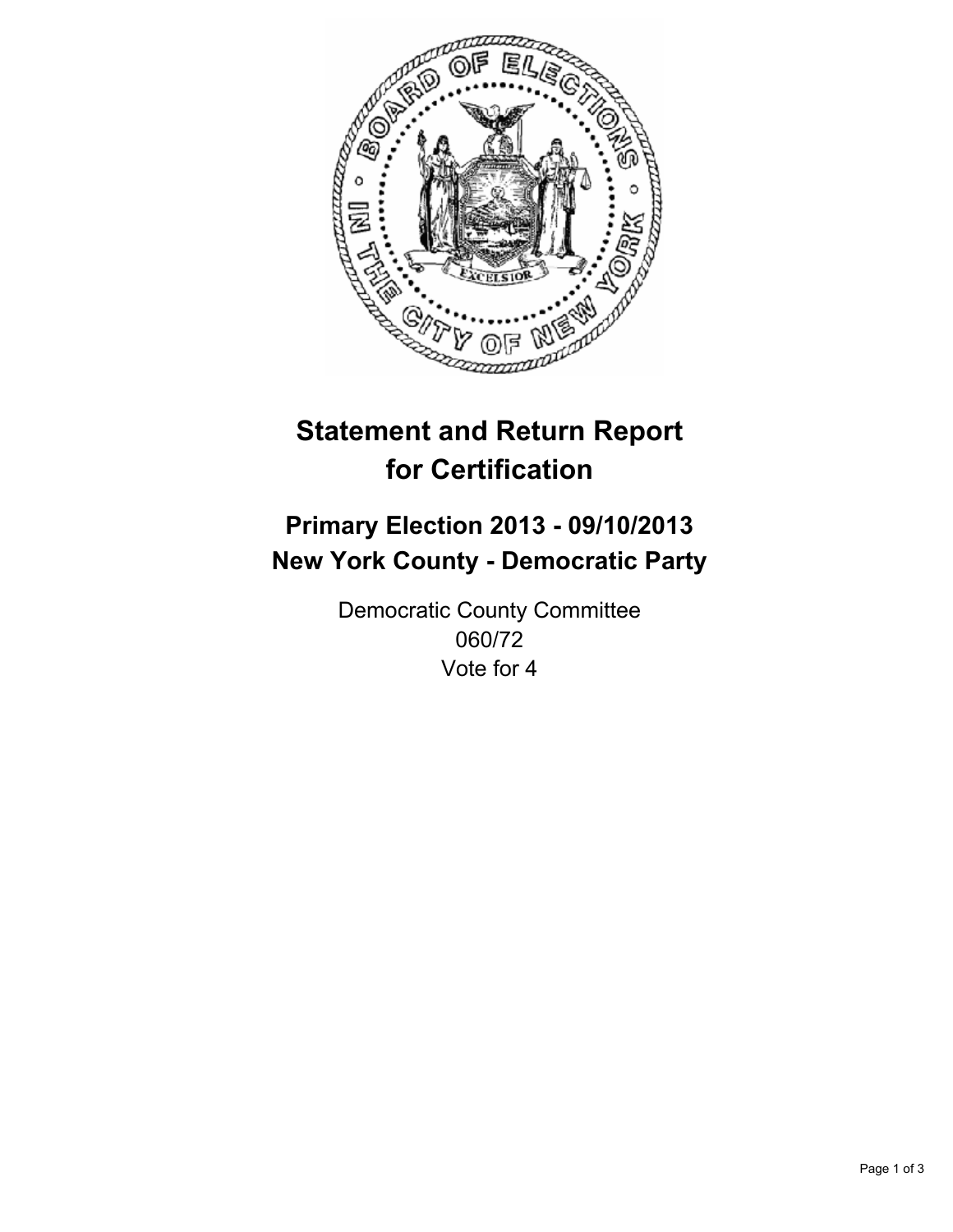

## **Assembly District 72**

| <b>EMERGENCY</b>         | 0   |
|--------------------------|-----|
| ABSENTEE/MILITARY        | 0   |
| <b>FEDERAL</b>           | 0   |
| SPECIAL PRESIDENTIAL     | 0   |
| <b>AFFIDAVIT</b>         | 4   |
| FELIX A. JIMENEZ         | 36  |
| <b>FLORIE A. CHARLES</b> | 40  |
| ALBANIA LOPEZ            | 58  |
| ANNA S. HELGESEN         | 31  |
| <b>NAYMA SILVER</b>      | 27  |
| <b>ROSMARY PEREZ</b>     | 40  |
| <b>Total Votes</b>       | 232 |